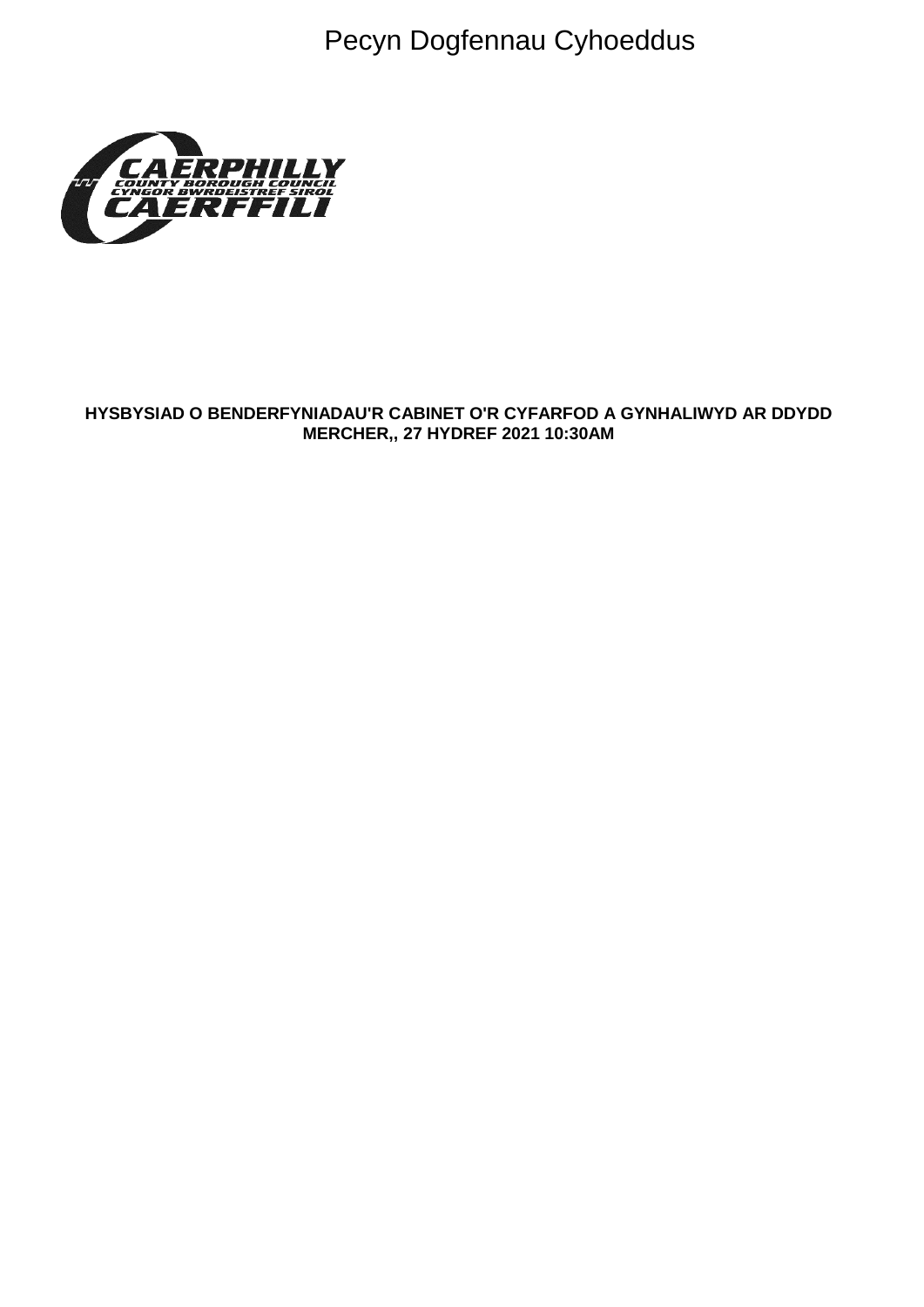# **CAERPHILLY COUNTY BOROUGH COUNCIL**

### **NOTICE OF CABINET DECISIONS FROM THE MEETING HELD ON WEDNESDAY 27TH OCTOBER 2021 AT 10.30 A.M.**

#### **PRESENT:**

Councillors: S. Cook, N. George, C. Gordon, P. Marsden, L. Phipps, J. Pritchard, Mrs E. Stenner, A. Whitcombe and R. Whiting.

The Cabinet decisions are set out below. For further details please refer to the relevant Cabinet report.

| <b>ITEM</b> | <b>SUBJECT</b>                                                                                                | <b>DECISION</b>                                                                                                                                                                                                                                                                                                                                                                               | <b>VOTE</b>  |
|-------------|---------------------------------------------------------------------------------------------------------------|-----------------------------------------------------------------------------------------------------------------------------------------------------------------------------------------------------------------------------------------------------------------------------------------------------------------------------------------------------------------------------------------------|--------------|
| 1.          | Apologies for<br>absence.                                                                                     | An apology for absence was received from C.<br>Harrhy (Chief Executive)                                                                                                                                                                                                                                                                                                                       |              |
| 2.          | Declarations of<br>Interest                                                                                   | There were no declarations of interest received.                                                                                                                                                                                                                                                                                                                                              |              |
| 3.          | <b>Minutes</b>                                                                                                | The minutes of the Cabinet meeting held on 13 <sup>th</sup><br>October 2021 were approved.                                                                                                                                                                                                                                                                                                    | Unanimously  |
| 4.          | <b>Cabinet Forward</b><br><b>Work Programme</b>                                                               | The Cabinet Forward Work Programme was noted                                                                                                                                                                                                                                                                                                                                                  | Unanimously  |
|             |                                                                                                               | <b>EXECUTIVE DECISIONS THAT ARE SUBJECT</b><br><b>TO CALL-IN</b>                                                                                                                                                                                                                                                                                                                              |              |
| 5.          | Corporate<br>Performance<br><b>Assessment Six</b><br>Month Update<br>2021                                     | RESOLVED that for the reasons contained in the<br>Officer's report the Corporate Performance<br>Assessment Six Month Update 2021 was<br>reviewed, discussed and challenged.                                                                                                                                                                                                                   | Unanimously  |
| 6.          | Local Housing<br>Strategy 2021-26                                                                             | Considered by the Joint Scrutiny Committee at its<br>meeting on the 21st October 2021.<br>RESOLVED that for the reasons contained in the<br>Officer's report the content of the report be noted<br>and the strategy 'An Agenda for Change 2021-<br>2026' be approved.                                                                                                                         | Unanimously  |
| 7.          | Corporate Plan<br>2018-2023<br>Review and<br>Annual<br>Performance<br>Report 2020/21                          | RESOLVED that for the reasons contained in the<br>Officer's report: -<br>1. The Annual Performance Report 2020/21<br>as set out in Appendix 1 be approved.<br>2. The relevance and continuation of the Well-<br>being Plan for the fourth year of the five-<br>year Corporate Plan be endorsed and the<br>'refresh' updates to the Corporate Plan as<br>contained within Appendix 2 be noted. | Unanimously  |
| 8.          | Payment to<br>Commissioned<br><b>Domiciliary Care</b><br>Providers from<br>Welsh<br>Government<br>Social Care | It was noted that this report had been withdrawn<br>from the agenda.<br>Page 1                                                                                                                                                                                                                                                                                                                | Not Required |